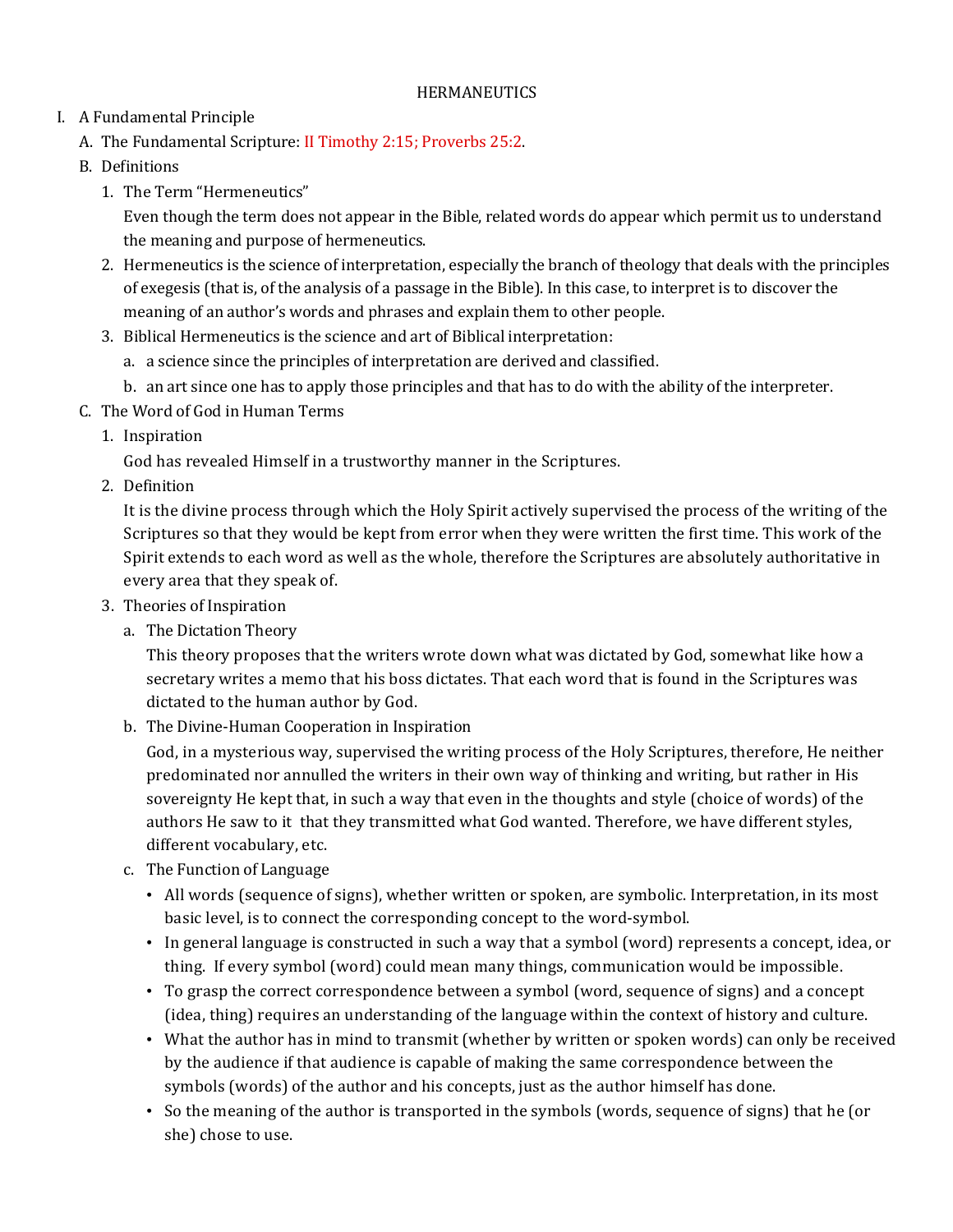- The authors of the Scripture did not use a special set of symbols or sequence of signs when they wrote the Bible. They used the common language of their days.
- d. Sense vs. Meaning
- D. Interpretation
	- 1. The Mysterious Divine-Human Cooperation in Interpretation
		- a The Human Side
		- b The Divine Side



E. The Fundamental Principle

## **The Bible should be interpreted by using the same methods used to interpret all literature.**

- II. Previous Requirements
	- A. Why We Study the Bible
		- 1. To be equipped for every good work
		- 2. To know our Father and His Son
		- 3. To teach others
	- B. The Student
		- 1. Has to be born again  $-$  John 3:1-12; I Corinthians 2:11
		- 2. Has to love and have a hunger for the Word of God Psalm 119:47; Jeremiah 15:16
		- 4. Has to have an attitude of:
			- b Respect for the Word Psalm 119:6; Ephesians 4:14.\*
			- c. Faith Hebrews 11:6.
			- d. Obedience II Timothy 3:7.\*
			- e. Dependance on the Holy Spirit I Corinthians 2:7–16; II Peter 3:16.\*
		- 5. Has to be honest II Corinthians 4:2<sup>\*</sup>
	- C. Obstacles when Studying the Scriptures

One has to overcome four textual gaps to know what God wanted to say in his words. Furthermore, we must overcome a personal obstacle.

- 1. The historic gap Studying the politic, economic, and religious environment helps.
- 2. The cultural gap Their culture was different from ours. That is why we have to study the natural and social way of life that people had.
- 3. The linguistic gap The Bible was written in three languages: Ancient Hebrew, Ancient Chaldean, and Koine Greek. We close this gap by studying the vocabulary, grammar, and style of these languages and books.

 $\overline{a}$ 

Indicates examples of the wrong attitudes, etc.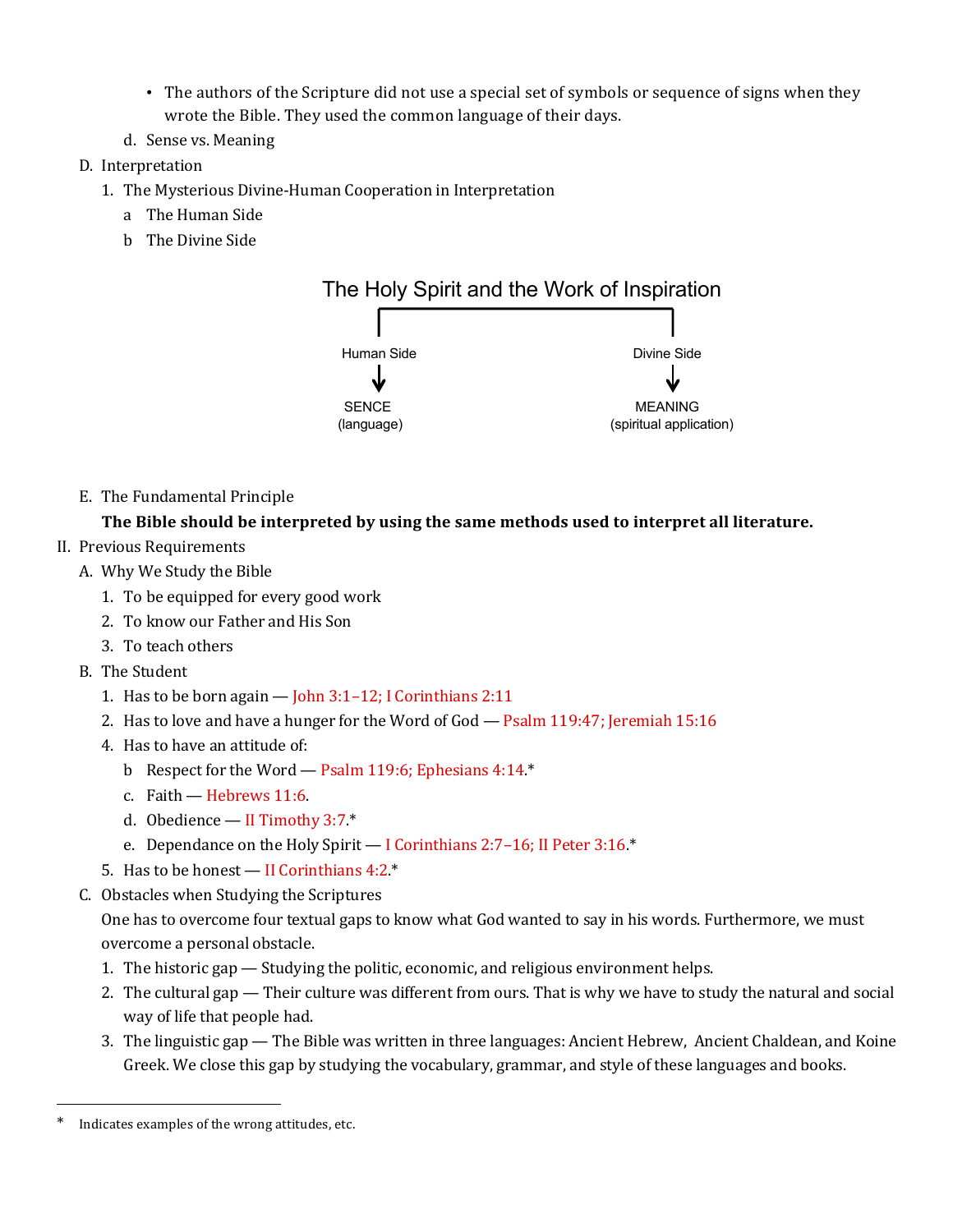- 4. The geographic gap  $-$  We must study the places, the land, plants, and animals of those days.
- 5. Our "Doctrinal Glasses"
- D. Preparation
	- 1. Prayer
	- 2. Humility I Peter 5:5
- E. The Three Stages of Study
	- Observation
	- Interpretation
	- Application

## III. OBSERVATION

- A. Tools
	- 1. The Holy Spirit
	- 2. Our Brain
	- 3. Our Heart
	- 4. Our Bible
	- 5. A Notebook
	- 6. A Dictionary of Our Language
	- 7. A Bible Concordance
	- 8. A Dictionary of the Original Languages
	- 9. A Bible Atlas
	- 10.A Bible Commentary
- B. Steps of Observation
	- 1. Learn About Background Information
	- 2. Several Techniques of Observation
		- a. Repeat readings
		- b. Ask questions
		- c. Notice repeated words or ideas
		- d. Observe narration techniques
		- e. Make a graph, diagram, or table
		- f. Look for specific applications
		- g. Write a paraphrase

### IV. INTERPRETATION

### Interpretation Principle

- The Context Group
- The Divine Program Group
- The Figurative Language Group

### **THE CONTEXT GROUP**

### **The Context Principle**

- A. A Part of the Context Group
- B. Definition:— The interpretation of any verse is determined by considering its context.
	- 1. Context = the interweaving = the connection of thought that runs through a portion or all of a scripture.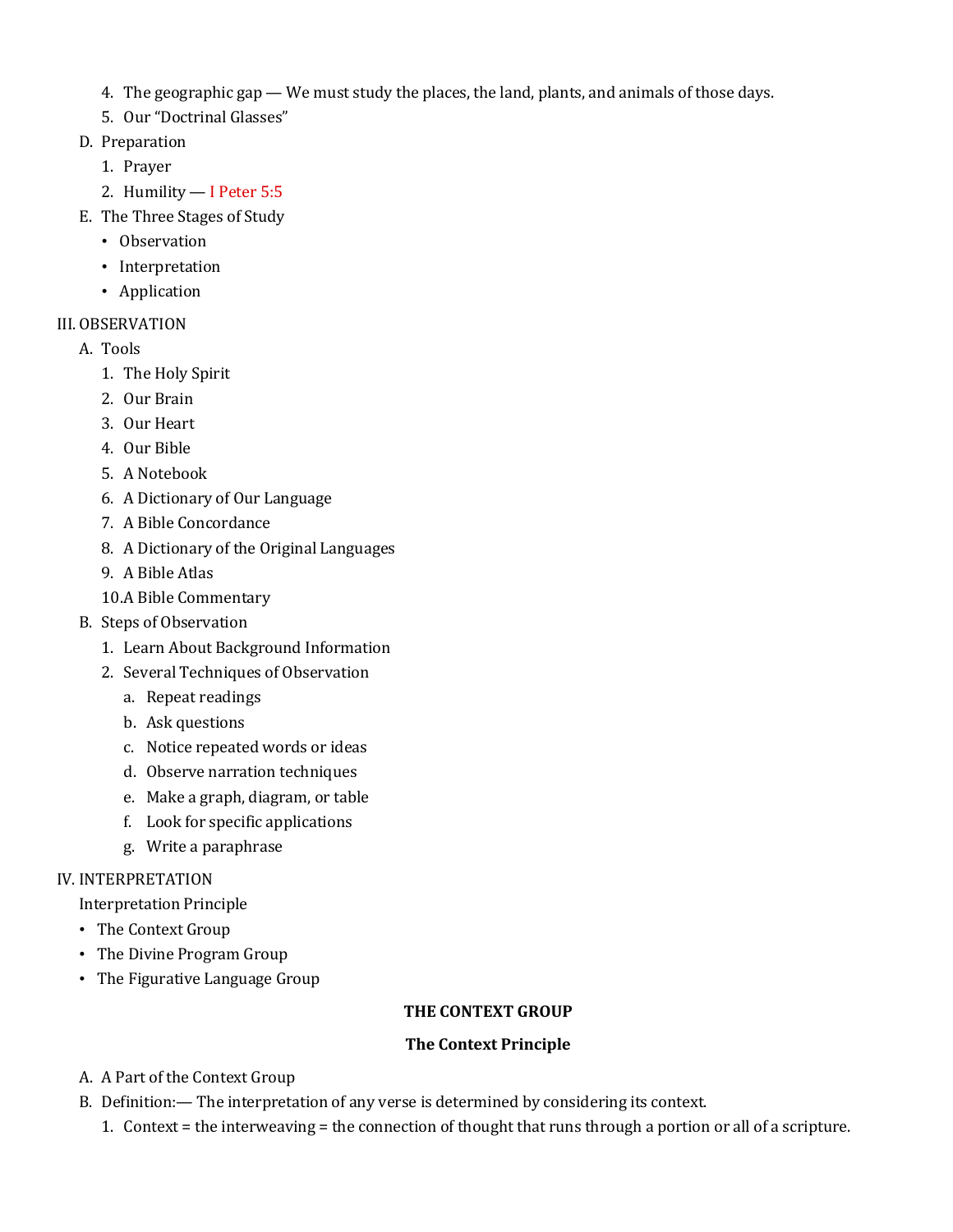- 2. In the Scripture, it is the connection of thought that runs through:
	- a. The whole Bible.
	- b. One of the Testaments.
	- c. One book of the Bible.
	- d. A particular passage.
- 3. Scripture interprets Scripture.
- 4. The whole must be interpreted with the knowledge of its parts, and each part must be interpreted in light of the whole.
- C. Restrictions
	- 1. Always keep the context in mind.
	- 2. Never take a verse out of its frame.
	- 3. Always permit the clear sayings of the Bible to interpret the dark sayings.

### **The First Mention Principle**

- A. Definition:— The principle by which the interpretation of any verse is made clearer by considering the first time that its theme appears in the Scripture, or the principle through which God indicates, during the first mention of a theme, the truth which that theme is related to in God's mind.
- B. Development
	- 1. The First Mention is:
		- a. A key that opens the door to the complete truth.
		- b. A gateway to the path of truth.
		- c. A guide to discover the truth in its progressive development.
		- d. The first link in a long chain of revelation.
		- e. A seed that has within itself the complete truth of what shall be developed in other passages mentioned.
	- 2. The First Mention can be applied in the following areas:
		- a. Principles: Genesis 3:21 Substitution Sacrifices (The first mention should be considered, not only the first time that the word is used, but also the first time that the theme is demonstrated).
		- b. Events: Genesis 1:1 Creation.
		- c. Symbols: Genesis 6:3 The Number 120. [*Genesis 1 – No. 6 = Man*]
		- d. People: Genesis 14:18 Melchizedek. [*Genesis 29:35 – Judah = Praise*]
		- e. Places: Genesis 10:10 Babylon.
		- f. Prophecy: Genesis 3:15 The Messiah.
	- 3. If you can not find a major doctrine in Genesis, or in the Pentateuch, it is probable that it is not a correct doctrine.
- C. Restrictions
	- 1. We have to locate the first mention correctly.
	- 2. The first mention must not be violated by future verses.
	- 3. We must use this principle with other principles.

### **The Progressive Mention Principle**

- A. Definition:— The interpretation of any verse is made clearer by considering the progressive mentions of its theme in the Scripture. Or, God causes the revelation of any truth given to be clearer each time as it proceeds to it consummation.
- B. Development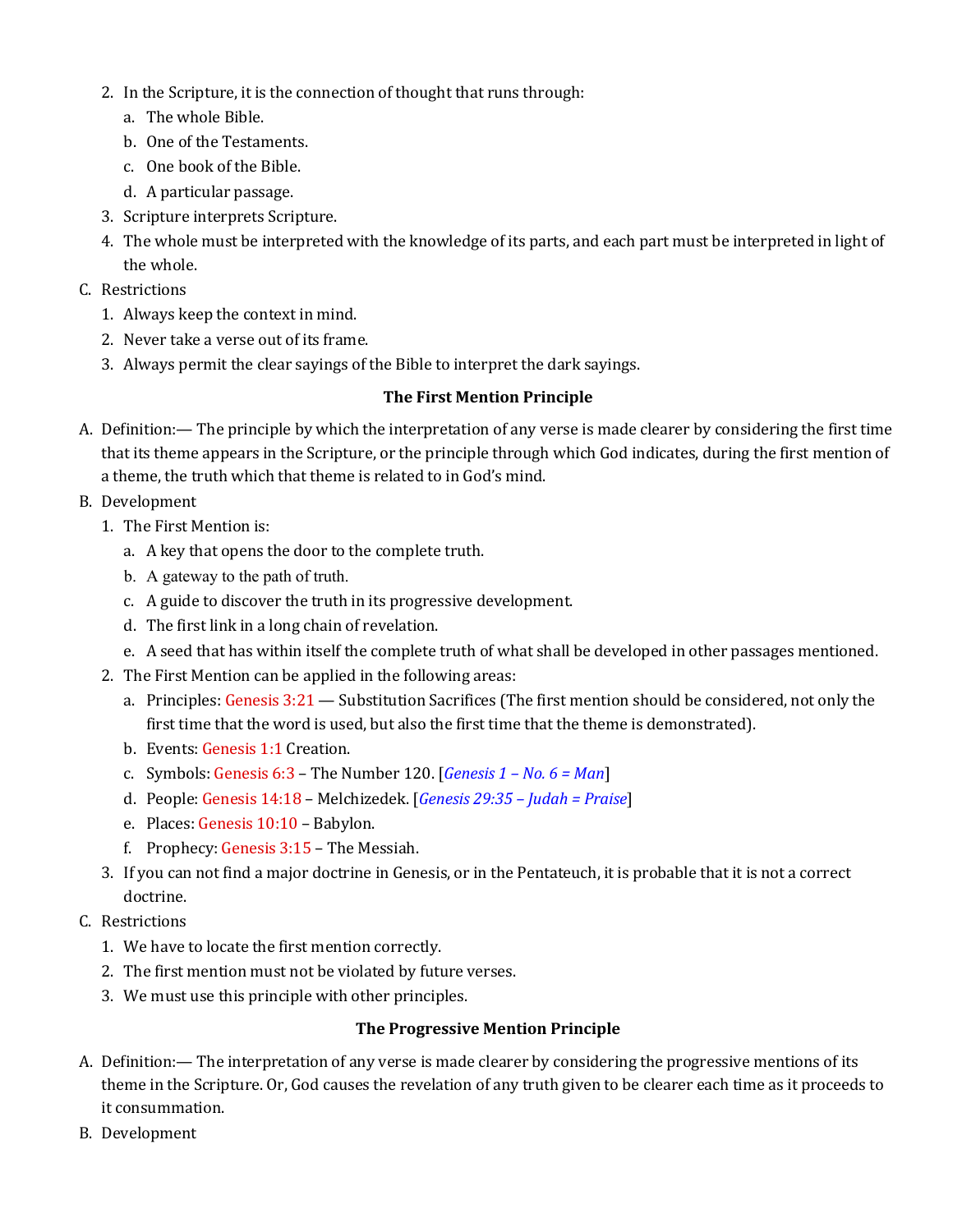- 1. Isaiah 28:13 gives the thought.
- 2. Hebrews 1:1 "In many separate revelations [each of which set forth a portion of the Truth] and in different ways God spoke…" (Amplified Bible, Classic Edition).
- 3. This has to do with all the areas of the First Mention Principle.
- C. Restrictions
	- 1. Since the truth is progressively developed, there is no single verse that has all the truth about a given theme.
	- 2. One must be careful regarding what one links together.

## **The Complete Mention Principle**

- A. Definition:— The interpretation of any verse is determined by considering the complete mention of its theme in the scripture.
- B. Development
	- 1. The entire truth can only be seen when all the pieces are joined together.
	- 2. The Progressive Mention Principle is an extension of the First Mention Principle and the Complete Mention Principle.
	- 3. This Complete Mention Principle is the essential end of the First Mention Principle and also the Progressive Mention Principle.
	- 4. a. "first the blade" (Mark 4:28) First Mention.
		- b. "then the ear" (Mark  $4:28$ ) Progressive Mention.
		- c. "after that the full corn in the ear"  $(Mark 4:28)$  Complete Mention.
- C. Restrictions
	- 1. All the pertinent verses have to be considered when formulating a doctrine.
	- 2. No reference may be used to contradict another, but rather just to restrict it.
	- 3. One must be careful to not group facets of themes that God wants to keep a distinction between. For example, the "glory of God" can refer to:
		- a. God's being.
		- b. Expressions of God's character.
		- c. A manifestation of God's presence.
		- d. Blessing and judgment regarding the world and God's people.

## **The Comparative Mention Principle**

- A. Definition:— A given verse (or group of verses) can be interpreted by comparing it and/or contrasting it to another verse (or group of verses).
- B. Development
	- 1. "Compare" means to join things to examine their relation especially in order to ascertain their agreement or disagreement, their similarities or distinctions.
	- 2. "Contrast" means to join things which are notably very different from each other, even though they come from the same category or class, to cause their differences to be observed to an even greater extent.
	- 3. Therefore, joining scriptures that deal with a certain area of a theme to clarify the interpretation of each one by comparing or contrasting.
	- 4. Scripture is used to interpret Scripture. I Corinthians 2:13.
	- 5. Used in:
		- a. Principles Deuteronomy 23 Blessing and cursing.
		- b. Events  $-$  Luke  $17 -$  Noah and our days.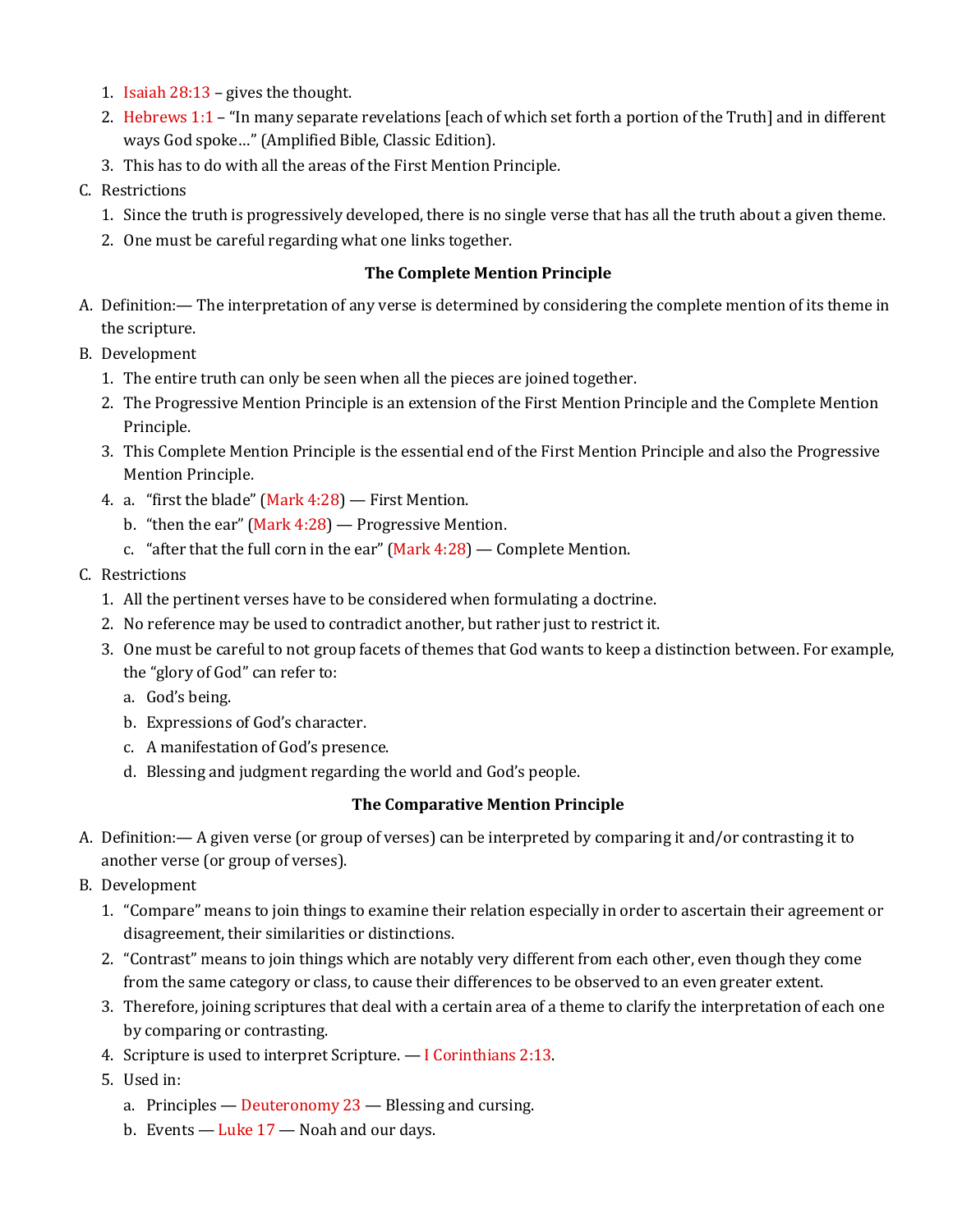- c. Symbols II Corinthians 3:1–18 Tables of stone and the tables of the heart.
- d. People Genesis 18, 19 Abraham y Lot.
- e. Places Hebrews 12 Mount Sinai and Mount Zion.
- f. Prophecy Genesis 15–18 with Romans 5–8.
- g. Parables Matthew 13:3–9, 18–23 with Mark 4:26–29 and Luke 8:4–15.
- C. Restrictions
	- 1. Passages can only be compared when they have to do with the same theme.
	- 2. Do not compare them if you come to conclusions that conflict with other clear passages in the scripture.
	- 3. When comparing passages, first determine the meaning of the clearer passages, and then proceed to the darker ones in light of those.

### **The Synthetic Principle**

A. Definition:— It is the principle according to which God supervises the literary structure in the Bible in such a way that it is constructed with introversion, alternation, or a combination of the two.

### B. Development

- 1. Alternation (alternative members of an outline)
	- a. ABAB or ABCD, ABCD.
	- b. Examples
		- 1) The book of Jonah
			- A)The commission  $-1:1-2$  A) The commission  $-3:12$ .
			- B) Disobedience  $1:3$  B) Obedience  $3:3-4$ .
			- C) Consequence  $1:4-17$  C) Consequences  $3:5-10$ .
			- D) Prayer  $2:1-9$  D) Prayer  $4:1-3$ .
			- E) Deliverance  $-2:10$  E) Correction  $-4:4-11$ .
		- 2) John 3:20–21

A)Everyone that doeth evil hateth the light.

- B) Neither cometh to the Light.
- C) Lest his deeds be reproved.
- A)He that doeth truth.
- B) Cometh to the light.
- C) That his deeds may be made manifest that they are wrought in God.
- 2. Introversion
	- a. This one has an outline in the form of ABCB or ABC CBA.
	- b. Examples:
		- 1) Isaiah 6:10
			- A)Make the heart of this people fat.
			- B) Ears.
			- C) Eyes.
			- C) Eyes.
			- B) Ears.
			- A)Heart.
		- 2) Luke 1:68–79
			- A)The visitation v. 68.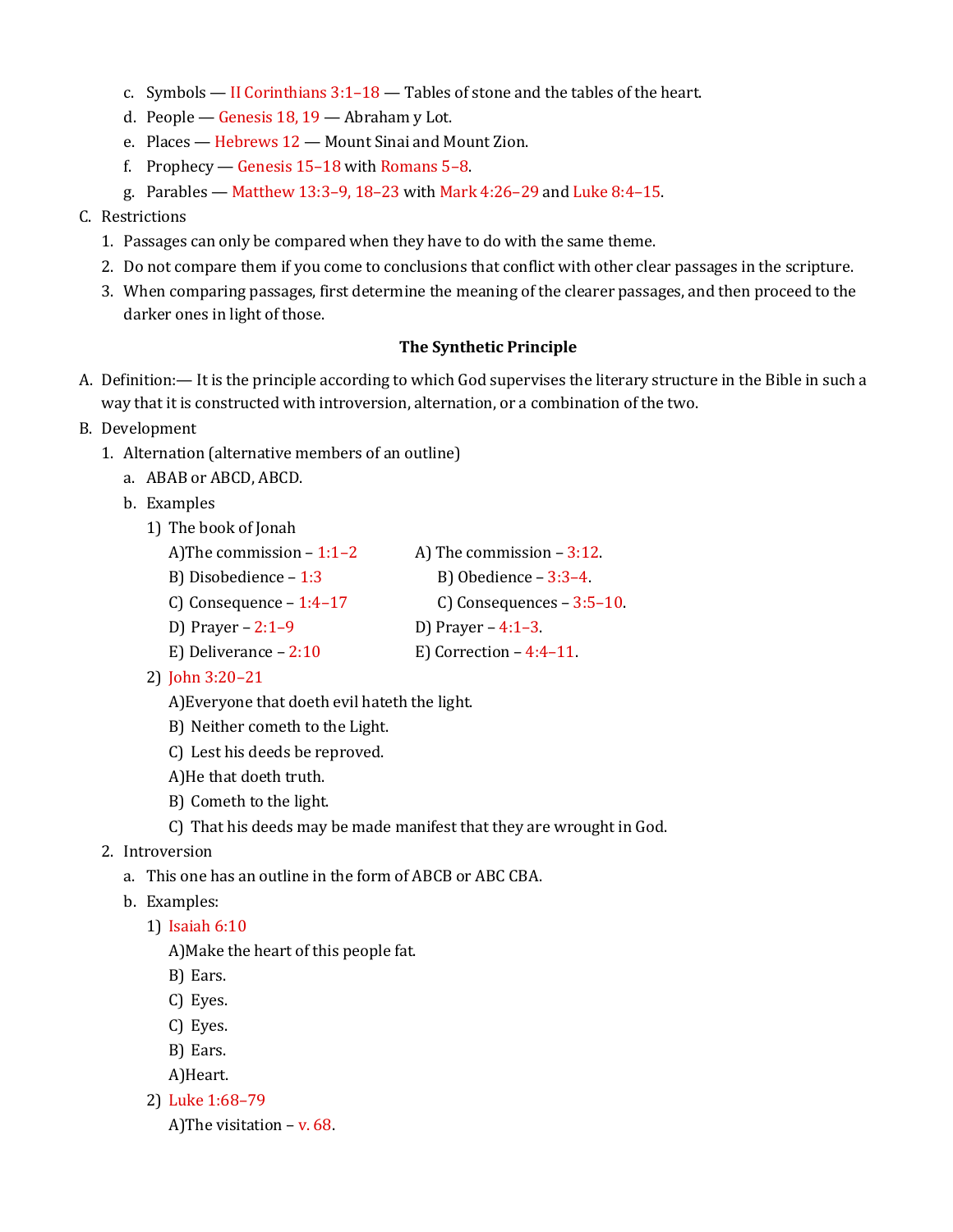- B) The salvation v. 69. C) The prophets – v. 70. D) The enemies – v. 71. E) The covenant – v. 72. D) The enemies  $-$  v.  $74-75$ .
- C) The prophet  $v. 76$ .
- B) The salvation v. 77.
- A)The visitation v. 78–79.

#### **DIVINE PROGRAM GROUP**

#### **The Covenant Principle**

- A. Definition:— The interpretation of a verse, or group of verses, is determined by considering the covenant that it is related to.
- B. Development
	- 1. Definition of covenant:— an association, arrangement, agreement, or contract between men, or between God and man. They are ratified by gifts, witnesses, vows, eating together, pillars of stone, the death of a victim, etc. If it is between God and man, it is worded by God and presented to man. Man can either accept or reject it, but he can not change it.
	- 2. There are two kinds of covenants:
		- a. Conditional the fulfillment depends on if man fulfills certain conditions. It says, "If ... then ..." (Exodus 19:5).
		- b. Unconditional God commits Himself to fulfill the promises despite man's actions. He says, "I will...". [(Ezekiel 36:24–25)]
	- 3. General Information:
		- a. God is a God who fulfills his covenants. Psalm 111:9, Hebrews 6:12–17.
		- b. When God makes a covenant He binds Himself (by a vow, or by the power of a law, or by the death of a victim, etc.) to fulfill a promise to men.
		- c. The elements of a covenant:
			- 1) Words or, the promise of the covenant.
			- 2) Blood.
			- 3) Seal or sign of the covenant.
		- d. The covenants do not have to do with today. They speak about a certain aspect of God in our lives. God builds one upon another.
	- 6. An Outline of the Covenants
		- a. The covenant of Eden  $-$  Genesis 1:26-30; 2:15-17.
			- 1) Conditional Genesis 2:15–17.
			- 2) Life in the blood Leviticus 17:11–14.
			- 3) The seal the tree of life. Genesis 2:8–17; 3:22–24. Restored in Christ Revelation 2:7; 22:2, 14.
		- b. The covenant of Adam Genesis 3:l–24.
			- 1) Unconditional it contains a curse and a promise.
			- 2) Blood was shed Genesis 3:21.
			- 3) The seal coats of skins Genesis 3:21 (John 1:29; Romans 4).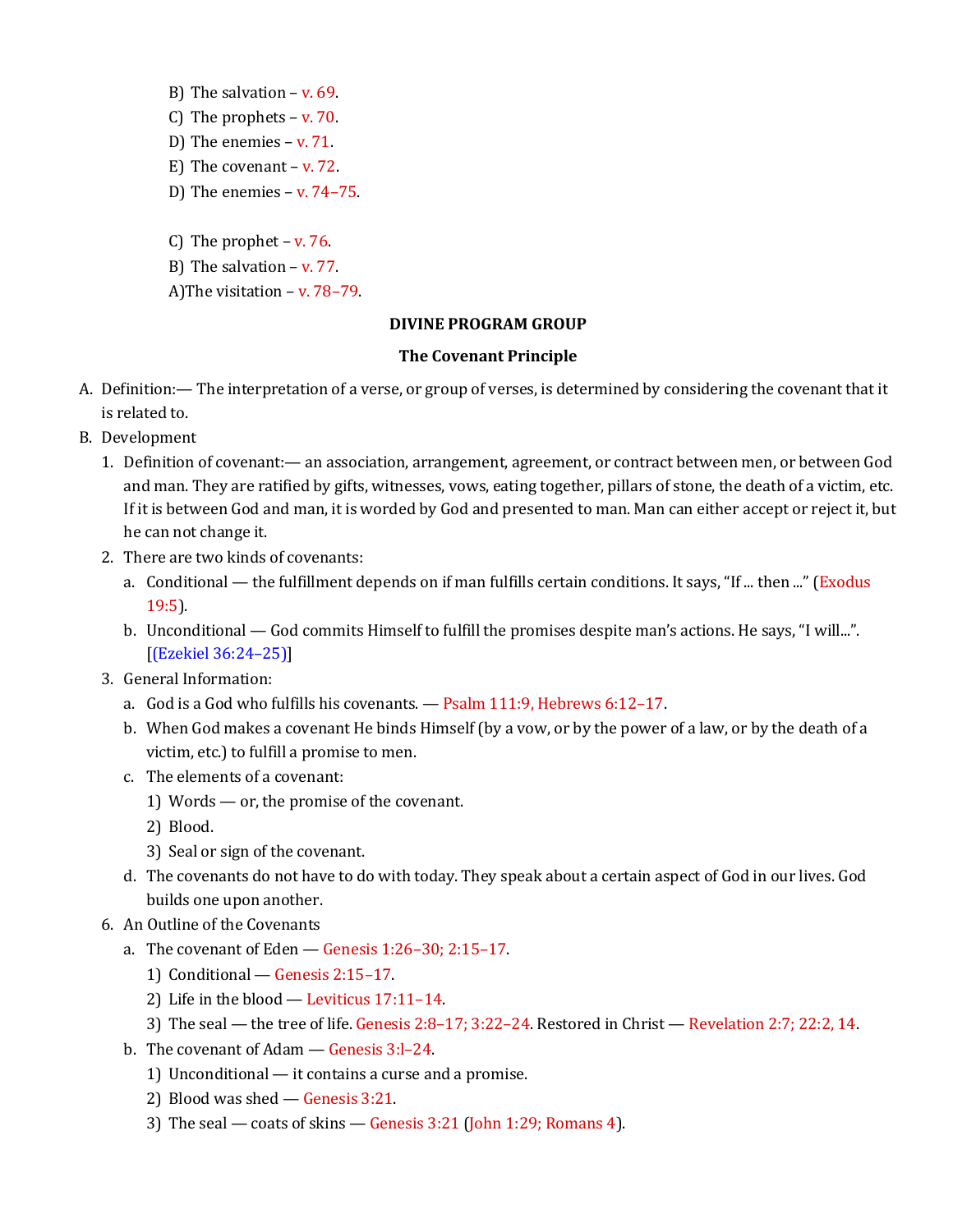- c. The covenant of Noah Genesis 8:20–9:17.
	- 1) Unconditional.
	- 2) The blood of the offerings Genesis 8:20–21.
	- 3) The seal the rainbow Genesis 9:13–17.
- d. The covenant of Abraham  $-$  Genesis 12:1-3; 15; 17; 22.
	- 1) Unconditional Genesis 15.
	- 2) The blood of the covenant Genesis 15.
	- 3) The seal circumcision Genesis 17:9; Romans 4:11; Acts 7:8.
- e. The covenant of Moses Exodus 20–40.
	- 1) Conditional Exodus 19:5; Deuteronomy 28:58–59.
	- 2) Blood through the sacrifices Exodus 24:3–8; Hebrews 9:18–20; Leviticus 1–7.
	- 3) The seal the day of rest (the Sabbath) Exodus 31:12–18.
- g. The covenant of David II Samuel 7:4–29; Psalm 89:3–4, 21, 23, 35–37.
	- 1) Unconditional II Samuel 7:14.
	- 2) Blood II Samuel 6:17–18; 7:1–3.
	- 3) The seal the sun and the moon Psalm 89:27–37.
	- 4) See Isaiah 55:1–3 If we choose correctly, and we are willing to cut the flesh, God will make a covenant with us and our descendants regarding the throne.
- h. The new covenant Matthew 26:26–29; Hebrews 8:9; Jeremiah 31:31–34.
	- 1) Unconditional.
	- 2) Christ's blood is the blood of the covenant Matthew 26:26; John 19:34–35; Hebrews 9.
	- 3) The seal: The Holy Spirit baptism II Corinthians 1:21–22; Ephesians 1:13–14; Colossians 2:10–12.
- C. Restrictions
	- 1. In order to use this principle, one must understand if it is referring to a covenant and to which one.
	- 2. We have to consider all the covenants from the point of view of the new covenant.

### **The Election Principle**

- A. Definition:— The interpretation of any verse or group of verses is determined by considering its relation to the election involved in God's purposes.
- B. Development
	- 1. Election is choosing, or giving preference to, certain people or nations which have to do with God's purposes regarding time or eternity.
	- 2. The election regarding time: God chooses nations or particular people to fulfill his purposes in relation to time.
	- 3. The election regarding eternity: This refers to destiny in relation to the eternity of each moral being who has a free will to choose.
	- 4. The Election is:
		- a. A sovereign act of God.
		- b. Totally depends on grace, apart from human merit Romans 9:11; 11:5–6.
		- c. Applicable only to those who are in Christ (its based on His sacrifice).
		- d. Firmly based upon God's presence  $-$  I Peter 1:1-2.
	- 5. God puts aside and rejects the first ones establish the second ones by the election:
		- a. The first Adam and the second Adam.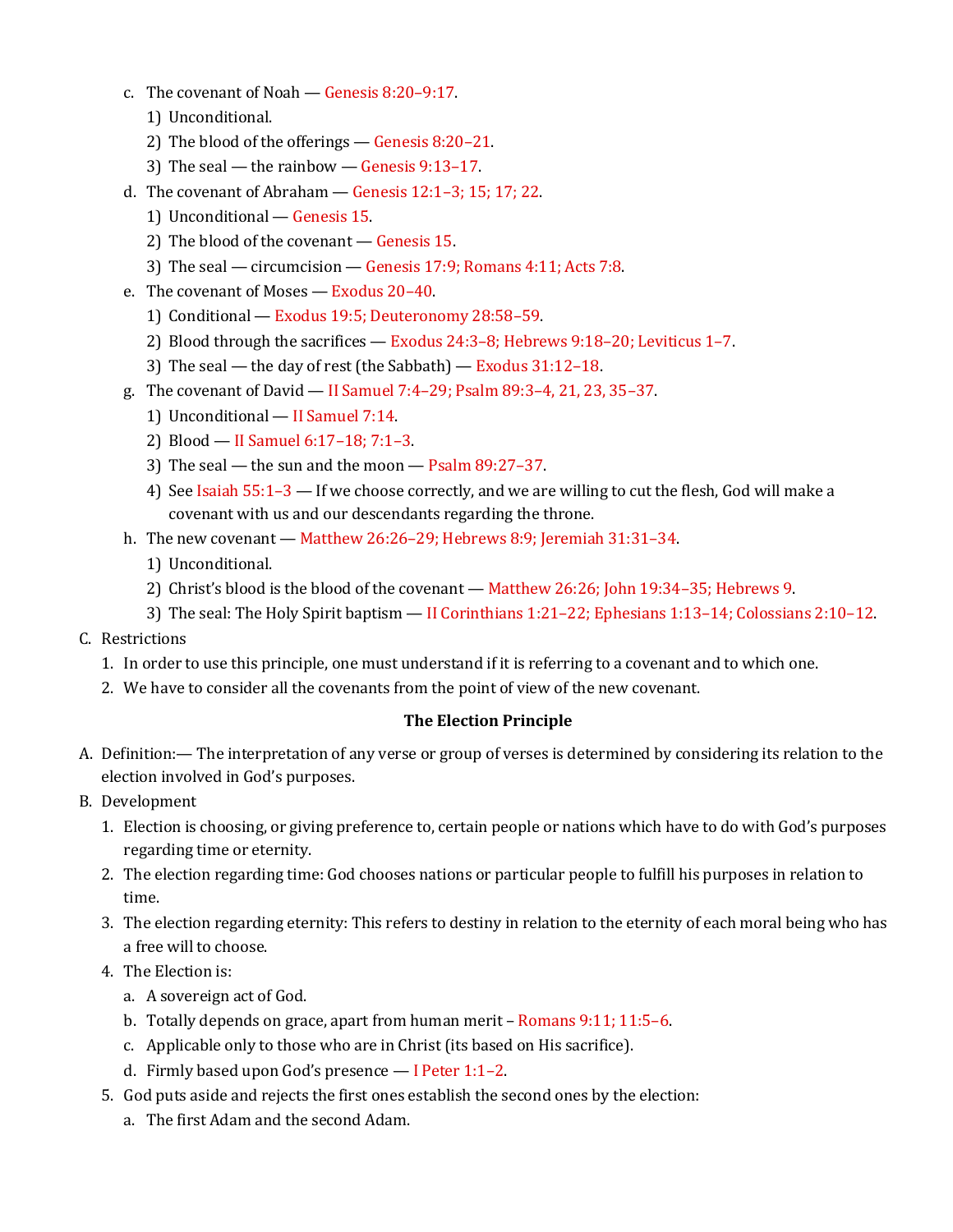- b. Cain and Abel.
- c. Ishmael, Isaac.
- d. Esau, Jacob.
- e. First birth, second birth.
- f. Heaven and earth, the new heaven and earth.
- 6. So, election is a sovereign act of God, by grace, through which He chose in Jesus Christ all those whom He foreknew, that is, those whom He knew would accept Him.
- C. Restrictions
	- 1. Does this passage talk about election?
	- 2. Is it an election regarding time or eternity?
	- 3. This principle must be used together with the covenants.
	- 4. We have to keep the doctrine of election in balance.

### **The Ethnic Division Principle**

- A. Definition:— The interpretation of any verse of the Scripture is determined by considering the ethnic divisions that God ordained. The word of truth is divided correctly in relation to the three classes that it deals with: Jews, Gentiles, and the Church.
- B. Development
	- 1. An ethnic group is seen as a community of people who share the same descent, and participate of the same culture.
	- 2. I Corinthians 10:32 of the three Scriptural divisions:
		- a. The Jews who come from Abraham.
		- b. The Gentiles who descended from Adam.
		- c. The church who descended from the second Adam, Christ.
	- 3. General Information
		- a. From Adam to Genesis 11 there is only one race and one language.
		- b. From Babel, nations arise.
		- c. The Old Testament deals with the Jews and Gentiles.
		- d. The New Testament presents the Church.
		- e. The Jews
			- 1) Chosen Deuteronomy 4:6–8; 4:34; Genesis 12:2–3; Genesis 17:1–7.
			- 2) The reasons they were chosen:
				- a)to bless all nations Genesis 9:27; 12:2–3: 17:4–7; 18:18; 22:16–18.
				- b)to receive the word of God Romans 3:2.
				- c) to receive God's blessings Romans  $9:4-5$ .
			- 3) The nation became a divided kingdom.
		- f. The Gentiles
			- 1) Their condition Ephesians 2:11–12.
			- 2) Their spiritual condition Ephesians 4:18.
			- 3) But God is no respecter of persons. He does not have "favorites." Acts 10:34. Therefore Genesis 22:18 and Galatians 3:8.
		- g. The church (*ekklesia* which means "called out")
			- 1) Israel, the church in the desert Acts 7:38.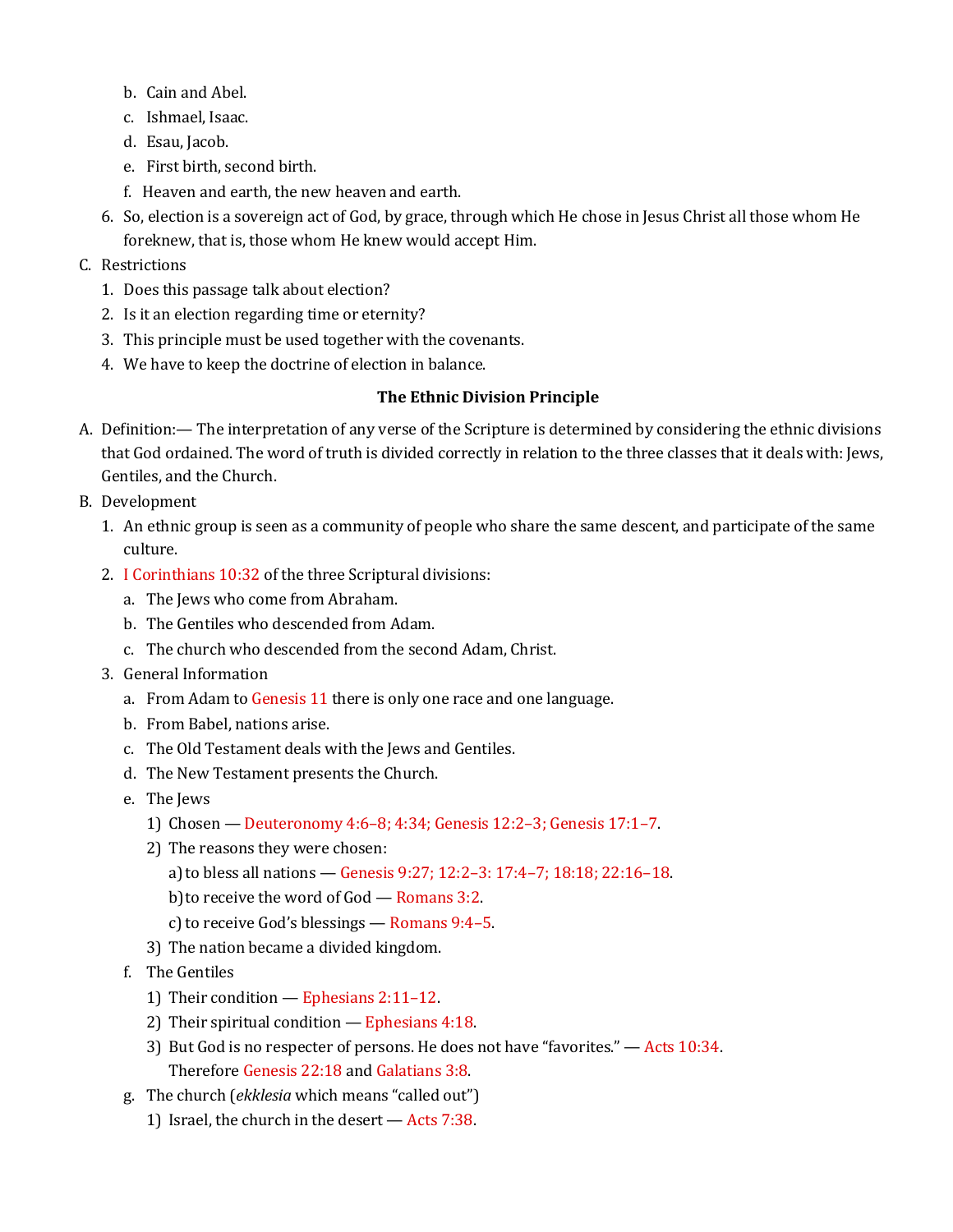- 2) In points 1 through 3 we see the universal church. The local church is also seen in the Scriptures.
- 3) The church is composed of Jews and Gentiles Ephesians 2:15–16 and Galatians 3:28; 6:15.
- 4) The nation of God Revelation 5:9; I Peter 2:9.
- C. Restrictions
	- 1. Does the passage deal with one of the ethnic divisions?
		- a. Is it written to the whole house of Israel?
		- b. Is it written to the Northern Kingdom?
		- c. Is it written to the Southern Kingdom?
		- d. Is it written to the Gentile nations?
		- e. Is it written to the Church?
	- 2. Who said this?
		- a. Genesis 3:4.
		- b. Job 42:7.
	- 3. To whom was it said?
		- a. Be careful with the prophets.
		- b. A general rule: The key to find the church in the prophets of the Old Testament is seen in the prophecies that have to do with the entry of the Gentiles to the blessings of the Messiah through the new covenant in Christ.\*
		- c. "Gentiles" is used in two ways in the Scripture:
			- 1) The pagan nations around Israel, etc.  $-$  Jeremiah 46:1.
			- 2) Those who from among all nations would come to Christ Romanos 15:8–12.
	- 4. "Israel" is used in the Scripture:
		- a.  $Iacob Genesis 49:1-2$ .
		- b. The twelve tribes Exodus 19:3.
		- c. The ten tribes of the North I Kings 12:21.
		- d. The two tribes of the South Ezra 6:21.
		- e. The Church Galatians 6:16; Romans 9:6.

### **The Chronometric Principle**

- A. Definition:— The interpretation of a verse or passage is determined by considering its chronometric frame.
- B. Development

 $\overline{a}$ 

- 1. Chronometric speaks of measuring time.
- 2. This principle is built upon the use of the words "age," "times," "seasons," etc.
- 3. God has divided and arranged time in a series of successive ages, times, and seasons.
	- a. Past Ages
		- 1) The eternal ages past Psalm 90:2.
		- 2) The age of the creation Genesis 1:1; Colossians 1:16–17.
		- 3) The recreation Genesis 1:1–3; Isaiah 45:18.
		- 4) The age of the patriarchs Genesis 1–11.
			- a) It deals with promise.
			- b)From Adam to Abraham.

<sup>\*</sup> NOTE: This (point "3b") does not eliminate the possibility that Jerusalem, etc. can be a type of the church. See the Typical Principle.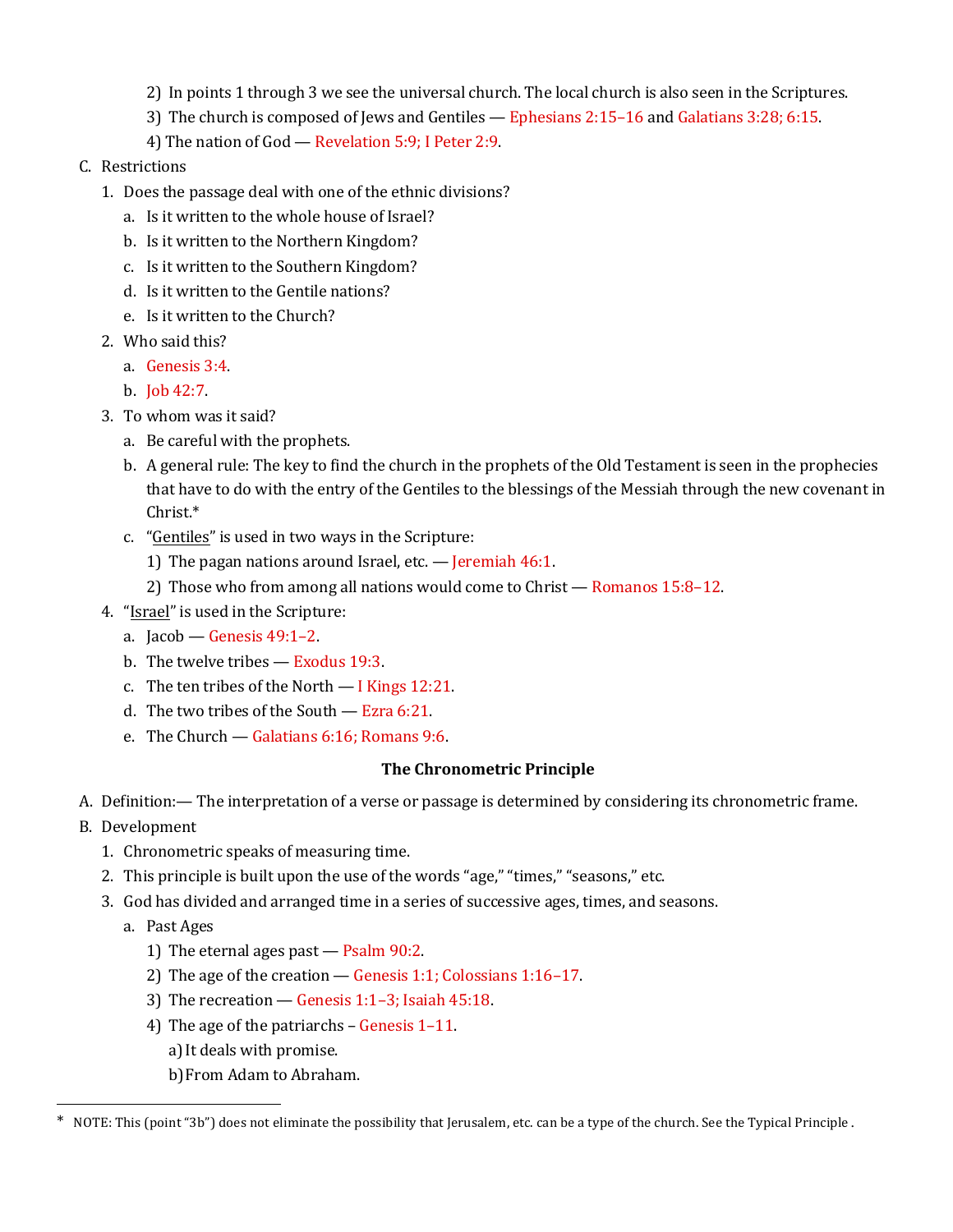- c) Especially Genesis 5, 10–11.
- 5) The age of the chosen nation.
	- a) From Isaac to Christ.
	- b) See Hebrews 11:17; John 3:16 for the two only begotten ones.
- b. Present Ages
	- 1) The age of the Messiah.
	- 2) See Luke 16:8; Galatians 1:4; Acts 7:17; Hebrews 9:26.
	- 3) They came to an end Matthew 28:20.
- c. The future ages
	- 1) The coming age see Mark 10:30; Luke 20:34–36; Ephesians 1:21; Hebrews 6:5.
	- 2) The eternal future ages.
		- a)Ephesians 2:7.
		- b)Ephesians 3:21.
		- c)I Timothy 1:17.
		- d)II Timothy 4:18.
		- e) Revelation 5:13-14.
		- f) Revelation 14:11.
		- g)Revelation 20:10.
- C. Restrictions
	- 1. Does the passage have any element of time?
	- 2. We have to discern the tenses of the verbs correctly
		- a. We have to consider the original text.
		- b. We always have to trust in the Spirit of revelation.
	- 3. What age does the passage refer to?
	- 4. We cannot transfer something that pertains to one age to another. For example, animal sacrifices ceased with Christ.
	- 5. Other shorter periods of time are used and called "times," "seasons," "days," "weeks," "months," "years," "the day of the Lord," "the years of jubilee," "the Sabbaths of rest," "the last days," "the time of the end."

### **The Principle of the Unfulfillment of the Promise**

- A. Definition:— The interpretation of a verse or passage of Scripture is made easier by considering certain unfulfillments of the promise.
- B. Development
	- 1. The unfulfillment of a promise could result for two reasons:
		- a. Due to the unbelief of the person or people who have received the promise.
		- b. Because the time of its fulfillment has not come yet. That is, many times there is a lapse in time between the promise given and its fulfillment. Therefore there is an apparent lack of fulfillment of the promise because the prophet saw separate events as if they were one single event.
	- 2. The unfulfillment of the promise because of unbelief
		- a. Regarding entering the promised land.
			- 1) The promise: Genesis 15:13–21; Exodus 3:15–17.
			- 2) The problem: Numbers 13, 14; Hebrews 3, 4 Unbelief.
			- 3) The unfulfillment : Numbers 14:26–38 forty years in the desert.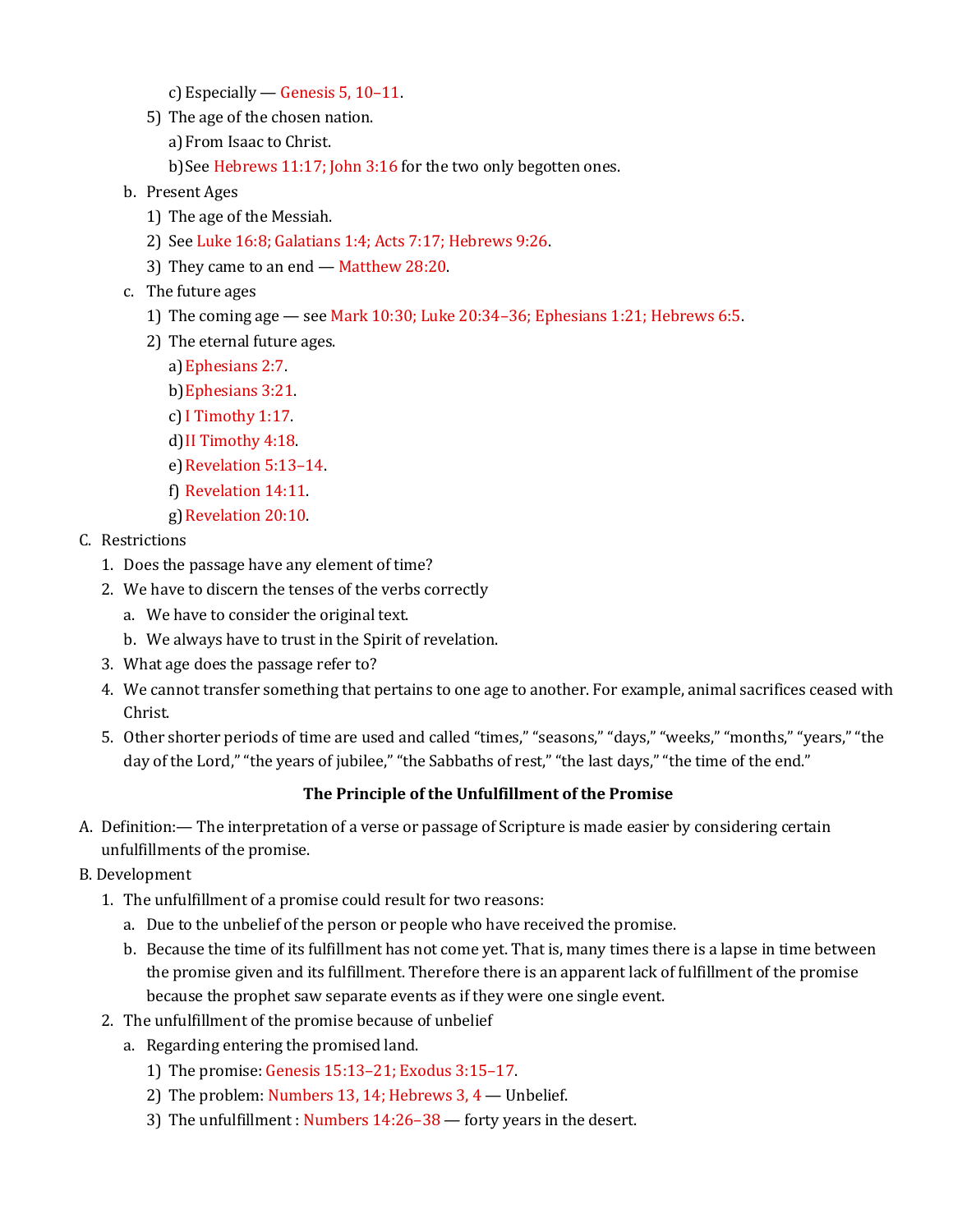- b. It seems as though there only is a lack of fulfillment when the requirements of the promise are not fulfilled.
- 3. The unfulfillment of the promise due to a lapse in time (see I Peter 1:10–12).
	- a. Genesis l:1–2.
	- b. Isaiah 61:1–2 and Luke 6:16–21.
	- c. Micah 5:1–2.
	- d. Malachi 3:1–2 and 4:l.
- C. Restrictions
	- 1. Does the passage have to do with a lack of fulfillment?
	- 2. We have to discern the true nature of the unfulfillment, its causes, and also its limits correctly.
	- 3. This principle has a limited application, and must be used with other principles.

### **The Figurative Language Group**

### **The Christ-centered Principle**

- A. Definition:— One must interpret Scripture related to its center, Christ.
- B. Development
	- 1. Christ is the central person in the Bible.
		- a. Hebrews 10:7.
		- b. John 5:39.
		- c. Luke 24:27.
		- d. Luke 24:44.
		- e. Acts 10:43.
		- f. John l:45.
		- g. See also John 1:1; 1:14; 5:146–47; Matthew 5:17–18; Acts 3:18.
	- 2. Christ can be seen in each book in several ways. For example:
		- a. Genesis, as the Creator Colossians 1:16.
		- b. Exodus, as the Lamb of the Passover I Corinthians 5:7.
		- c. Leviticus, as the High Priest Hebrews 7:26.
		- d. Numbers, as the Serpent of Brass John 3:14.
		- e. Deuteronomy, as the Rock  $-$  I Corinthians 10:4.
		- f. Joshua, as the Captain of Our Salvation  $-$  Hebrews 2:10, etc.
- C. Restrictions
	- 1. The purpose of the Scripture is to lead us to Christ the Living Word.
	- 2. This principle can only be used when the Scripture speaks of Christ:
		- a. Characteristically.
			- 1) Using Types.
			- 2) Using Symbols.
		- b. Prophetically.
		- c. Historically (for example: the gospels).
		- d. Doctrinally (for example: the epistles).
	- 3. Not all the verses of the Bible can be applied to Christ.
	- 4. The passage or verse does not apply to Christ if the resulting interpretation violates the actual and literal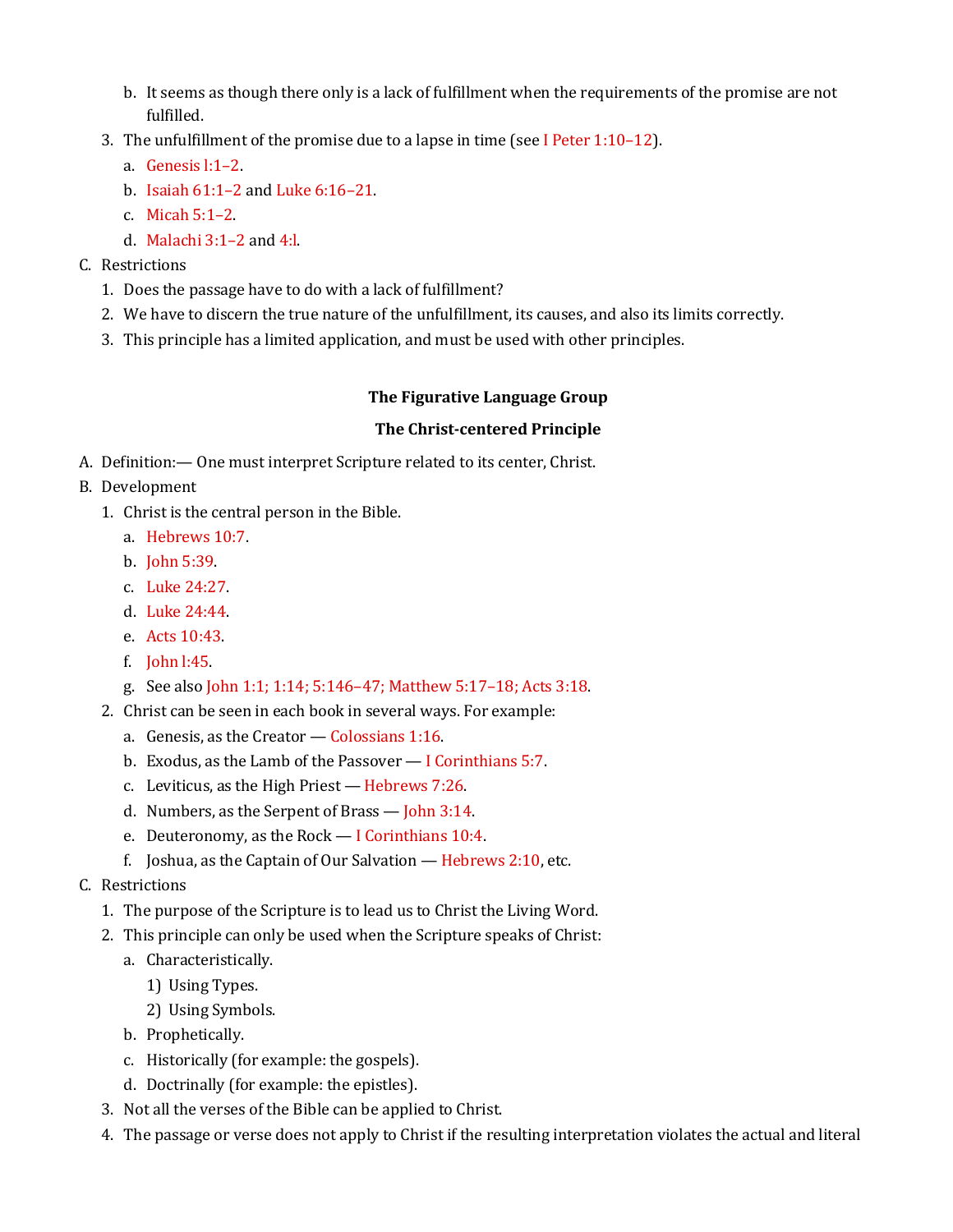sense of the Scripture.

5. The interpretation of the Scripture of the O.T. has to be gotten in light of the clear revelation of Christ in the N.T. The clear historic and doctrinal aspects should help us to interpret the darker characteristic and prophetic aspects that are found in the O.T.

# **The Moral Principle**

- A. Definition:— The interpretation of a verse or passage is determined by discerning the moral that it has.
- B. Development
	- 1. Definition of a moral
		- a. "The practical lesson taught by any story or incident; the significance or the meaning."
		- b. "(plural) principles and practice as far as what should be done, what shouldn't be done, and duties; ethics; general conduct or behavior."
	- 2. II Timothy 3:16–17 shows us that the Scripture has a moral. We can classify the Scriptures in five areas for this purpose:
		- a. History Saul, I Chronicles 10:13–14.
		- b. Poetry Ecclesiastes 12:13–14 gives us the moral of the book.
		- c. Prophecy Jeremiah 6:8, we can gather principles from the word of God.
		- d. Proverbs Proverbs  $1:1-6$  shows us that we can learn from Proverbs, and furthermore, this reference shows what one can learn from them.
		- e. Parables Matthew 13:10–13; Mark 4:1–2: The moral of a parable is the key to interpret it.
- C. Restrictions
	- 1. This principle can be applied to the majority of Scripture.
	- 2. First one must understand the literal meaning of the passage. This includes the following:
		- a. The facts of an event and their meaning.
		- b. The symbols and other rhetorical figures.
	- 3. A moral can have many facets that can be expressed in several ways.

## **The Symbolic Principle**

- A. Definition:— The interpretation of a verse or passage which has symbolical elements can be determined correctly interpreting the symbols involved.
- B. Development
	- 1. Symbol "joined" an object used to represent something abstract: an emblem; to use one thing to mean another, and this depends on the common characteristics of things.
	- 2. There are seven categories:
		- a. Objects Hosea 7:8.
		- b. Creatures Isaiah 40:31.
		- c. Actions Psalm  $141:1-2$ .
		- d. Numbers Revelation 13:18.
		- e. Names I Samuel 25:25.
		- f. Colors Isaiah 1:18.
		- g. Directions Jeremiah 1:14.
- C. Restrictions
	- 1. What was it that God wanted to be symbolic?
		- a. If the words do not have a literal meaning, then they have a symbolic meaning Revelation 12:1–4.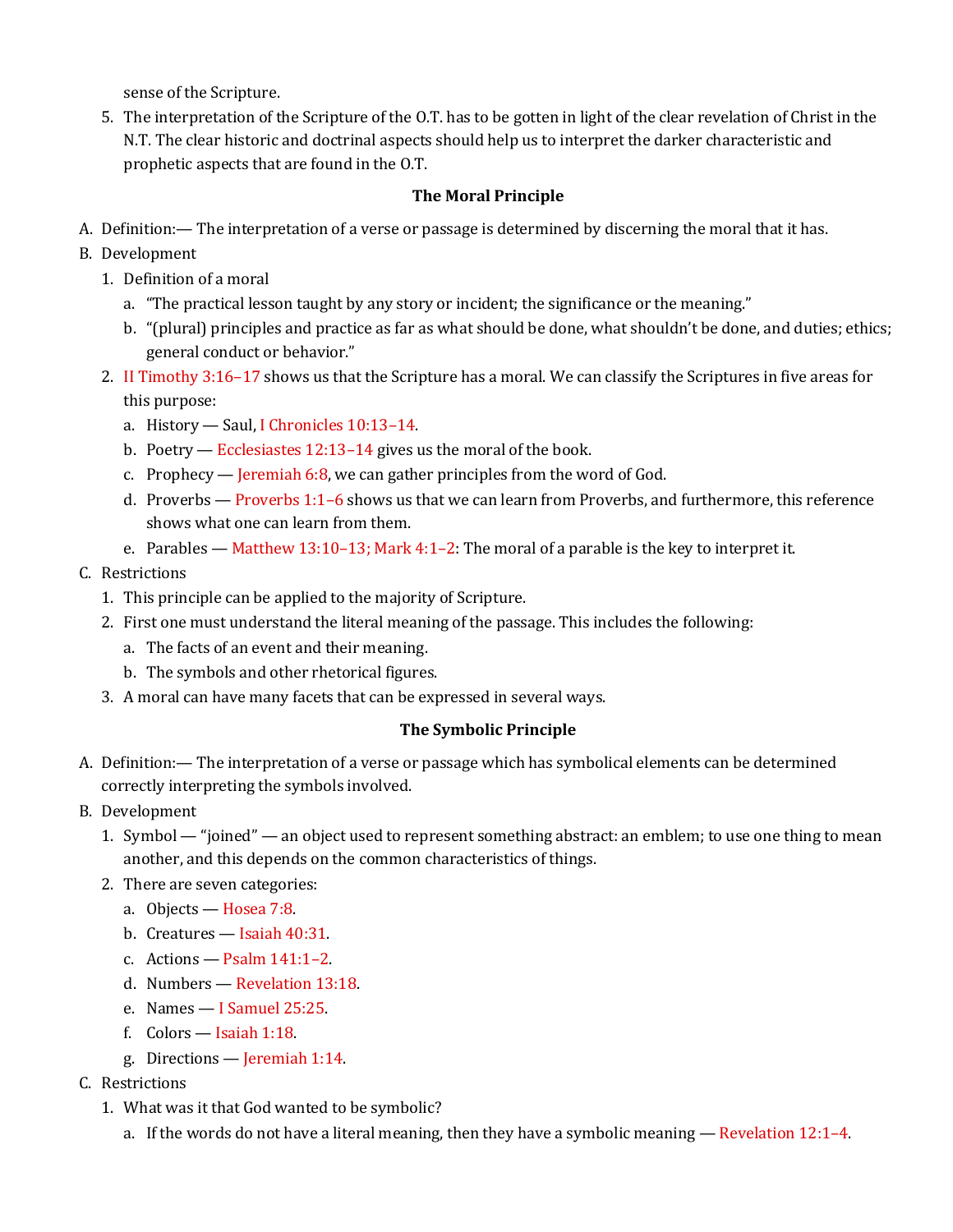- b. If the passage does have a literal meaning, then there is only symbolic meaning if the Scripture says so like the example in John 1:14 referring to the Tabernacle.
- 2. Three elements of symbolism:
	- a. The meaning of a symbol is based on the literal nature and characteristics of what is being used as a symbol.
	- b. A symbol represents something different from itself.
	- c. The link is formed by the common characteristics of the two.
- 3. Symbols can have a progressive development.
- 4. Generally, the Bible interprets its own symbols.
- 5. You must check the original
- 6. One single symbol can be used to represent more than one thing. For example a lion.
- 7. Use the general and scriptural meaning in a given verse, unless there is a clear indication that you should not do so.
- 8. If a symbol is not interpreted by the Word, you must investigate the context well to figure out the thought or idea being exposed. You also must compare other references and consider the nature of the symbol being used.

### **The Numeric Principle**

- A. Definition:— The interpretation of a verse or passage which contains numbers is made easier by recognizing the symbolic meaning of the numbers involved [(*or viceversa*)].
- B. Development
	- 1. Daniel 8:13 "The Wonderful One Who Numbers" see Job 14:16; Psalm 90:12; 147:4 Daniel 5:26; Matthew 10:30.
	- 2. Sometimes He refers directly to a number, and other times He implies a number through the amount of things, etc. [*There are named numbers and implied numbers*]
	- 3. God is the God of order.
- C. Restrictions
	- 1. First, recognize the numbers involved, DO NOT CHANGE the number of cubits, etc. to modern measurements.
	- 2. The first mention of a number in the Scripture generally expresses its spiritual meaning.
	- 3. God is rational and logical, and generally He maintains the same meaning or meanings for a number throughout the Scriptures.
	- 4. The spiritual meaning of a number is not always shown clearly; perhaps it is hidden or covered. In this case you can ascertain its meaning by comparing the passage with others that use the same number.
	- 5. Generally there are two aspects to the meanings of numbers like:
		- a. Good and evil.
		- b. That which is true and that which is falsified.
		- c. God and Satan.
	- 6. Numbers 1 through 13 are basic. The multiples of these numbers generally have the same meaning, the truth represented by them is just intensified.
	- 7. Use this principle with others.
	- 8. Use it with discretion and balance.
- D. Examples
	- 1. One Genesis 1:9 is the first mention where God gathered the waters together in one single place. This number speaks of unity as seen also in John 17:21–22.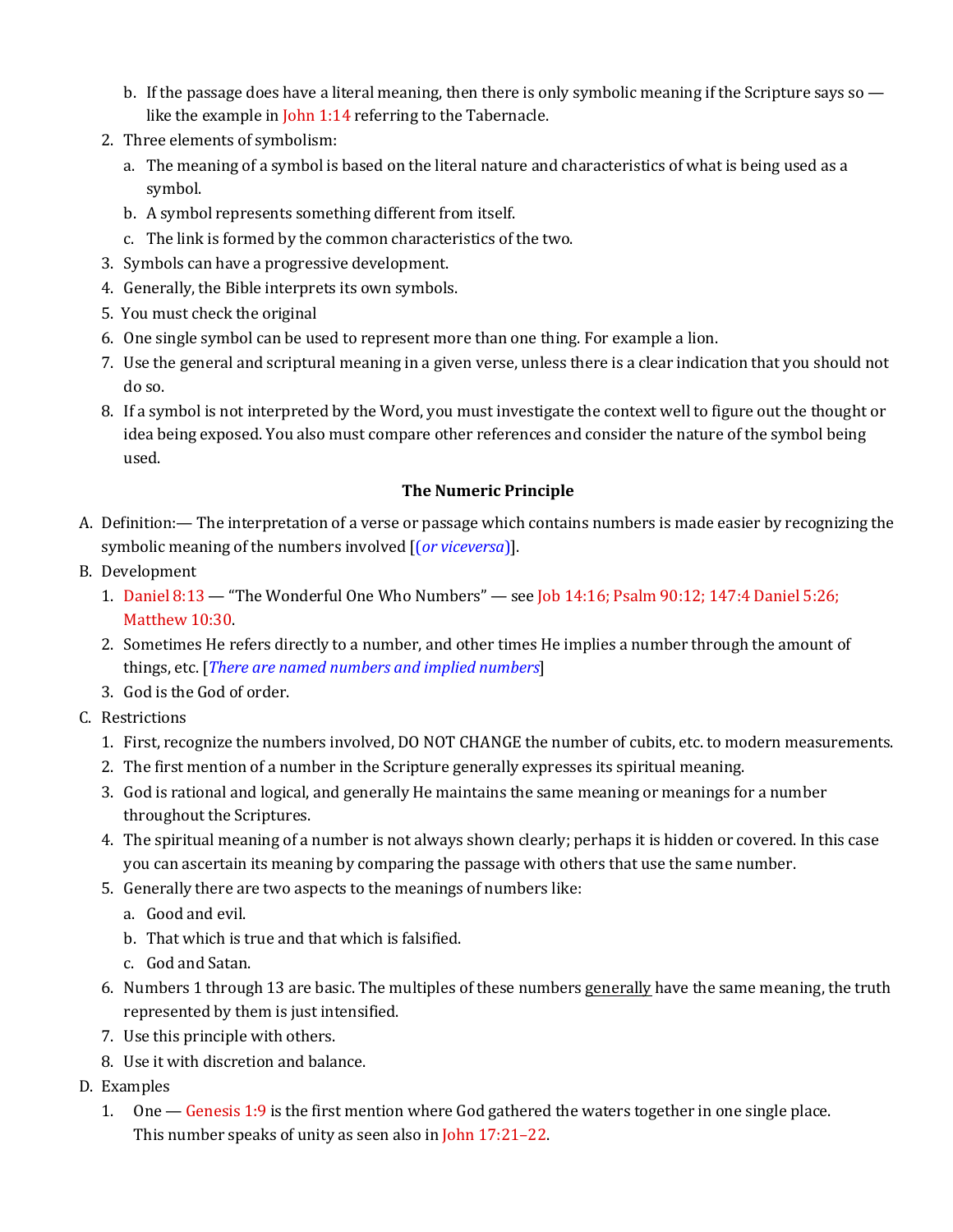- 2. Two testimony or witness as in Deuteronomy 17:6; John 8:17–18; Matthew 18:16; Revelation 11:2–4. Also division or separation — Exodus 8:23; 31:18; Matthew 7.
- 3. Three The Trinity or divinity I John  $5:6-7$ . The perfect testimony — Deuteronomy 17:6; Matthew 12:40.
- 4. Four All the earth, or universal Genesis 1, the material creation was finished on the fourth day. Ezekiel 37:9.
- 5. Five grace and judgment Leviticus 1–5; Ephesians 4:11.
- 6. Six the number of man and also of death.
- 7. Seven the number of the covenant, perfection and completion.
- 8. Eight Resurrection life and a new beginning.
- 9. Nine fullness, finality, fruitfulness.
- 10. Ten law, order, government, restoration Exodus 34:28; Daniel 2 (10 horns). Trial — Numbers 14:22.
- 11. Eleven rebellion that causes separation II Kings 23:36–24:1, 3; II Kings 24:18–20; Genesis 37:9–11.
- 12. Twelve divine government.
- 13. Thirteen rebellion and backsliding.
- 14. Fourteen the number of the Passover and a perfect testimony (2x7); Exodus 12 and Galatians 2:1–2.
- 15. Twenty maturity.
- 16. Thirty divine order, consecration of the priest.
- 17. Forty universal trial.
- 18. Fifty Pentecost, freedom, jubilee.
- 19. Sixty humanity or a generation.
- 20. Seventy The number before an increase, or that represents a multitude.
- 21. One Hundred fullness.
- 22. One Hundred Twenty the end of all flesh, the beginning of life in the Spirit.
- 23. Two Hundred the reward of the faithful servant, and also the way of the flesh.
- 24. Three Hundred to walk with God, and also the faithful remnant.
- 25. Six Hundred and Sixty-six the number of the antichrist.

### **The Principle of Typology**

- A. Definition:— The interpretation of a verse or passage which contains typical elements can be determined only by a correct interpretation of the type or types involved.
- B Development
	- 1. A "type" is an emblem or symbol; that which has symbolic meaning. Theologically, the word "type" applies mainly to those prophetic prefigurations of the people and things from the O.T. that have to do with the new dispensation (that is, with the New Testament).
	- 2. A type is an illustration ordained by God, or is a scriptural truth.
	- 3. "Tupos" "the mark of a blow; a figure formed by a hit or an impression; the impression of a seal, the mark of a mold, a figure, an image, a form, an equivalent model; a model, a pattern, a figure that demonstrates something beforehand."
	- 4. A type is "a figure or a representation of something that is to come; a figure that foresees another, a prophetic symbol."
	- 5. A type is a special kind of symbol.
		- a. Symbol a representation; one thing that represents another.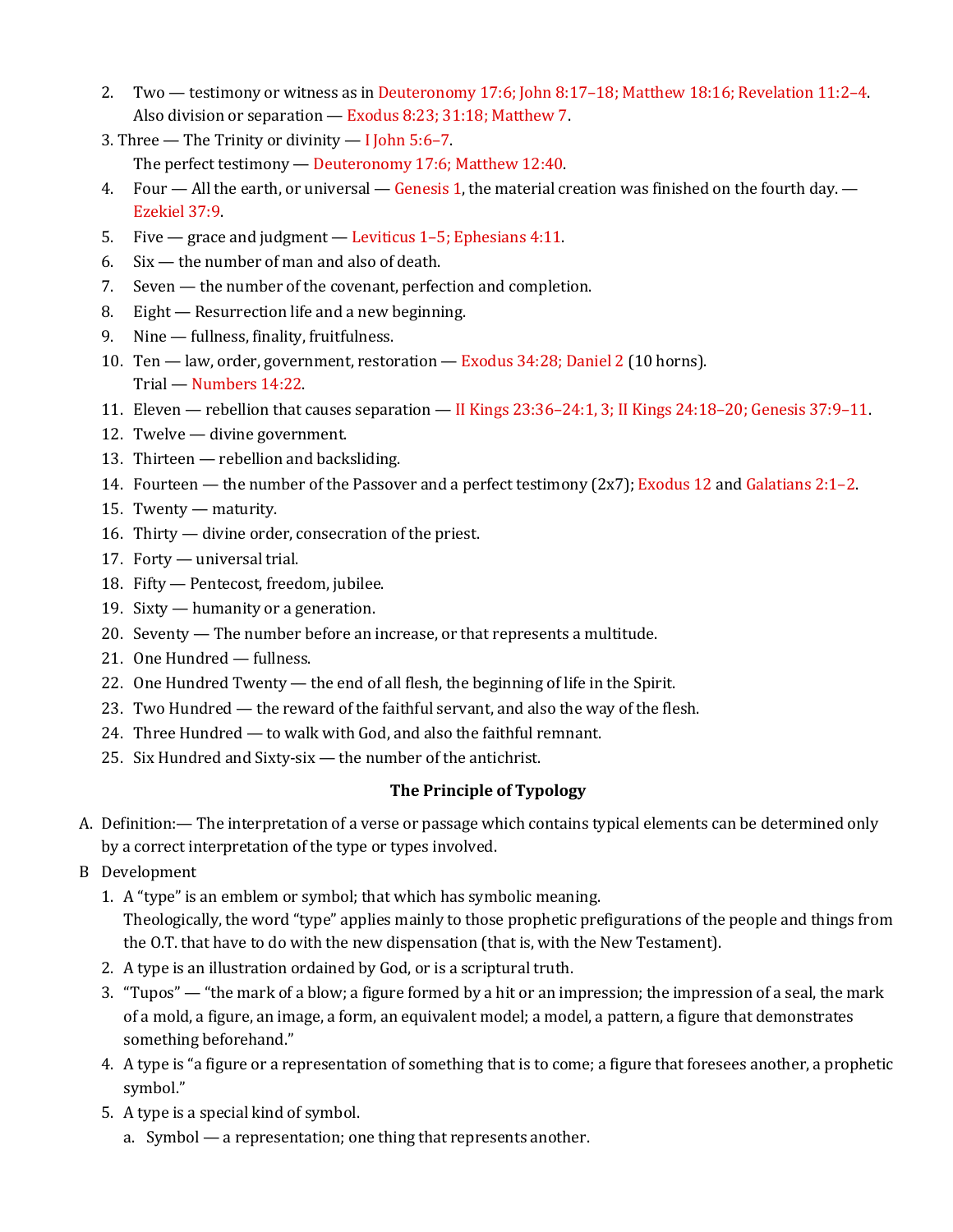- b. Type a prophetic representation; something that foreshows or prefigures another thing.
- c. Symbols can represent the past, the present, and the future, and they do not have a time reference.
- d. A type is essentially a prefiguration of something future to its own epoch and has within itself a reference to time.
- e. Examples
	- 1) The Rock in Psalm 18:2 Symbol.
	- 2) The Candlesticks in Revelation 1:20 Symbol.
	- 3) The Lamb in John 1:29 Symbol.
	- 4) The rainbow in Genesis 9:13–16 Symbol.
	- 5) The olives in Zachariah 4:3 Symbols.
	- 6) Adam in Romans 5:14 Type.
	- 7) They sacrifices of the animals in Leviticus 1–5 Types.
	- 8) The Tabernacle of Moses in Exodus 25–40 Type.
- 6. The reason to study types Colossians 2:17. Types are pictures or objective lessons through which God taught His people about His grace, etc.
- 7. "Tupos" is translated from the following words in the N.T.: "the place" (of the nails) John 20:25; "figure" Hebrews 8:5; "model"  $-$  Acts 7:44; "terms"  $-$  Acts 23:25; "form"  $-$  Romans 6:17; "examples"  $-$  I Corinthians 10:11 (note this reference especially).
- 8. Classification of types
	- a. People Romans 5:21–22 Adam.
	- b. Offices Hebrews 5:4–5 Aaron's priesthood.
	- c. Institutions Hebrews 8:1–5 The Tabernacle.
	- d. Events I Corinthians  $10:1$ –II (see v. 6, 11) The children of Israel in their journey.
- C. Restrictions
	- 1. What did God want to use in the quality of the type?
	- 2. Keep everything within its context, using the principles of context.
	- 3. Be careful with symbols and what they represent.
	- 4. Find out what the main point of similarity is between a type and its fulfillment, and then expose the complete correspondence between the two by making a more complete analogy.
	- 5. It must be based upon a literal meaning.
	- 6. A type should prefigure something that is essentially different from itself.
	- 7. The link is the most complete analogy that can be made.
	- 8. The Bible gives us keys for types.
	- 9. Some types are understood, that is, they are only insinuated.
	- 10. Types can have more than one single facet of interpretation.
	- 11. God ordained the types that are prophetic.
	- 12. Types only serve as illustrations of doctrine.
	- 13. Types are not perfect or exact.
	- 14. We should not force types to combine with our doctrine.

### **The Principle of Parables**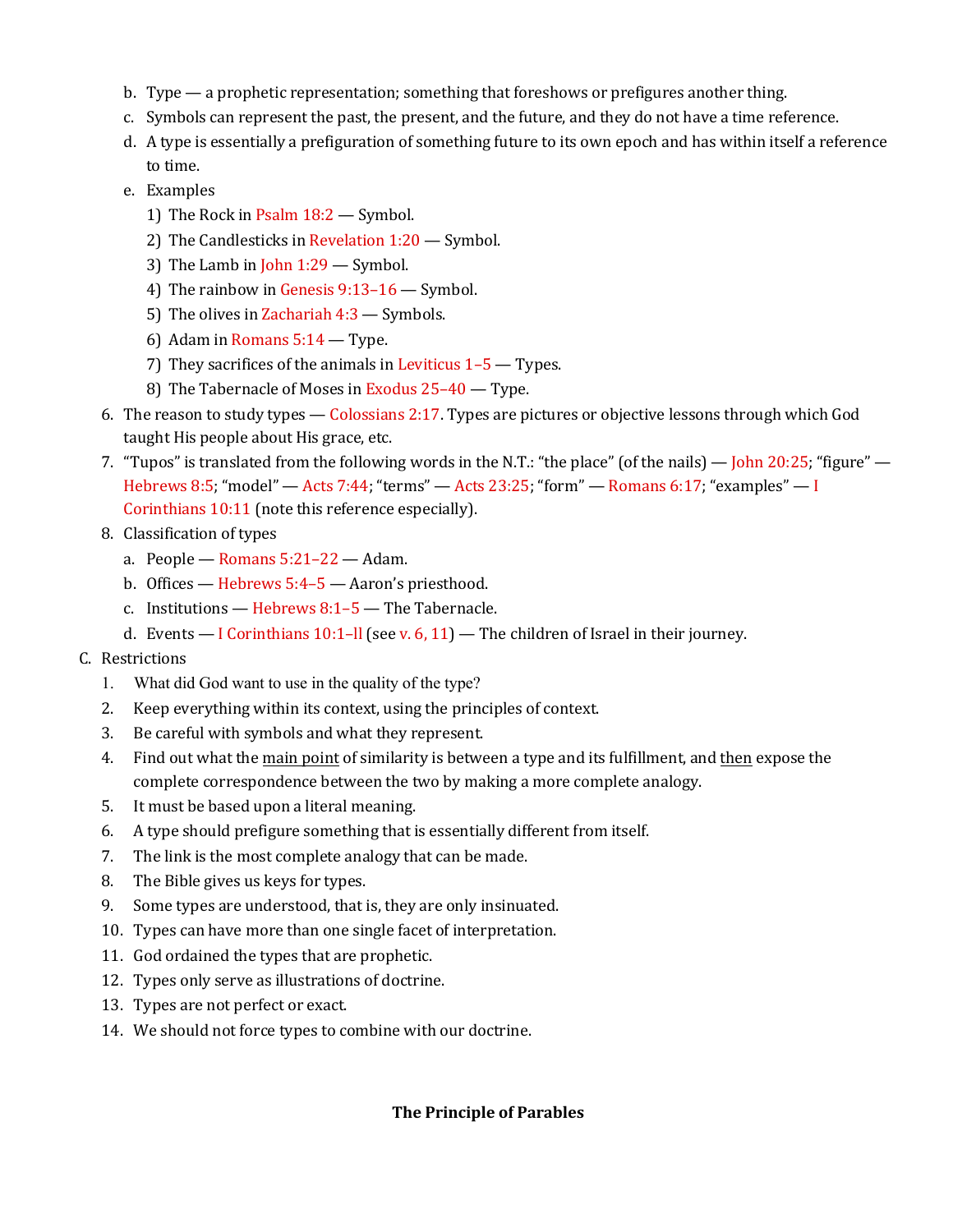- A. Definition:— This is the principle through which any parable is interpreted by discerning its moral and by interpreting its elements.
- B. Development
	- 1. A parable is a short and simple story from which a lesson or moral is received; an earthly tale or story with a heavenly meaning; a fictitious story, but one that corresponds to reality, which is designed to illustrate some spiritual truth through comparison."
	- 2. The Hebrew word is "mashal" parable, proverb. Example: Numbers 23:7; Deuteronomy 28:37.
	- 3. The Greek word is "parable" comparison (Mark 4:30), figure (Hebrews 9:9; 11:1), parable (Matthew 13), proverb (Luke 4:23).
	- 4. Jesus used parables to:
		- a. reveal the truth to those who were open and hungry Matthew 13:9–12, 16, 19.
		- b. hide the truth from those who were closed and hardened Matthew 13:13–15.
	- 5. Jesus took his parables from:
		- a. The Creation seeds, wheat, fish, leaven, etc.
		- b. human relations father and son, servant and master, etc.
	- 6. Parables can be grouped as such:
		- a. Those named and those unnamed Example: Matthew 13:31 and Luke 15:8–9.
		- b. The short ones and the extensive ones.
			- 1) The short ones have 2-5 pairs of details that can be compared. One pair is called a simile.
			- 2) Extensive ones Matthew 13:1–8; Luke 15:11–31.
- C. Restrictions
	- 1. Make sure that the passage that you are reading is a parable.
	- 2. A parable is a comparison between the natural sphere and the spiritual sphere. The parable only has one major focal point of comparison, but you must compare each part of it.
	- 3. Each parable is given to hide or reveal a fundamental truth in the spiritual sphere. In order to capture the complete idea, we have to recognize the meaning of each part.
	- 4. Often the key of interpretation is seen in the context. The moral principle and the symbolic principle also have to be used.
	- 5. The ways, customs, and material culture should be studied.
	- 6. Parables illustrate doctrines. Doctrine should never be founded upon parables.
	- 7. Parables are not allegories.

### **The Allegoric Principle**

- A. Definition:— This is the principle through which an allegory is interpreted by discerning its lessons and interpreting its elements.
- B. Development
	- 1. An allegory is a story in which the people, things, and occurrences have another meaning as in a fable, or parable; allegories are used to teach and explain the presentation of ideas through such stories; a symbolic narration or description."
	- 2. Galatians 4:24 Allegoreo (gr.) "to allegorize"; to speak allegorically or figuratively; to speak, not according to the main meaning of the word, but rather in order that the shared, or spoken, facts may be used to illustrate principles. To speak in such a way that a different meaning is expressed than what the words themselves express."
	- 3. Therefore, "an allegory is a rhetorical figure used to communicate truth through expressing something using